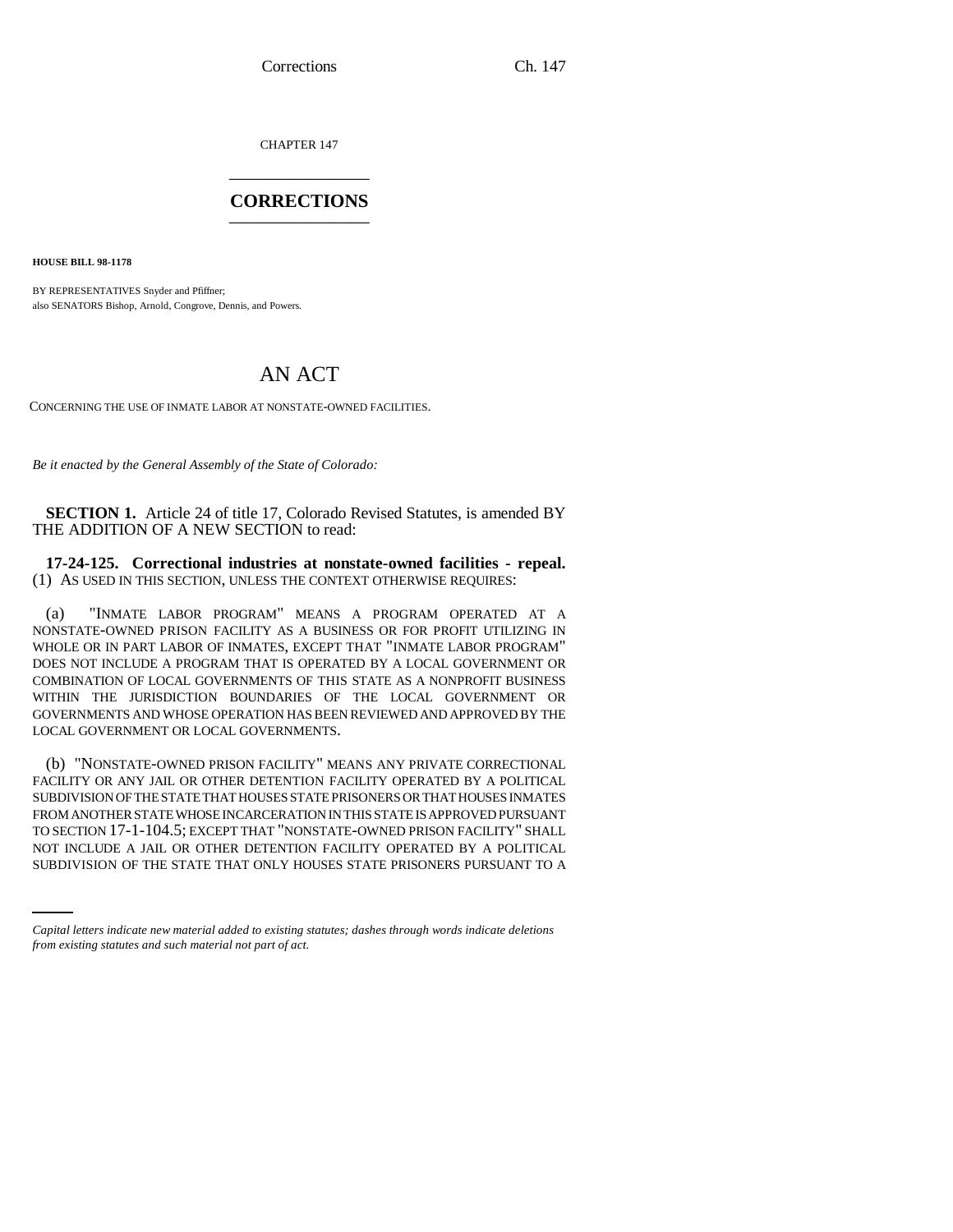### Ch. 147 Corrections

CONTRACT UNDER SECTION 16-11-308.5 (2), C.R.S., OR A FACILITY IN WHICH A COMMUNITY CORRECTIONS PROGRAM IS OPERATED PURSUANT TO ARTICLE 27 OF THIS TITLE.

(2) (a) ON AND AFTER MARCH 1, 1999, ALL INMATE LABOR PROGRAMS OPERATED AT A NONSTATE-OWNED PRISON FACILITY SHALL BE APPROVED BY THE DIVISION PRIOR TO COMMENCING OPERATIONS.

(b) (I) ANY INMATE LABOR PROGRAM IN OPERATION PRIOR TO MARCH 1, 1999, SHALL BE APPROVED ON OR BEFORE MAY 1, 1999.

(II) THIS PARAGRAPH (b) IS REPEALED, EFFECTIVE JANUARY 1, 2000.

(3) (a) ON OR BEFORE FEBRUARY 1, 1999, THE DIVISION SHALL PROMULGATE RULES GOVERNING THE APPROVAL REQUIRED BY SUBSECTION (2) OF THIS SECTION INCLUDING BUT NOT LIMITED TO:

(I) ESTABLISHING A PROCEDURE FOR APPROVING INMATE LABOR PROGRAMS THAT SHALL INCLUDE REVIEW BY THE CORRECTIONAL INDUSTRIES ADVISORY COMMITTEE OF A BUSINESS PLAN FOR EACH INMATE LABOR PROGRAM;

(II) ESTABLISHING THE DURATION OF ANY APPROVAL AND PROCEDURES FOR REAPPROVAL AND REVOCATION OF ANY APPROVAL;

(III) REQUIRING ALL INMATE LABOR PROGRAMS TO COMPLY WITH ALL FEDERAL LAWS AND REGULATIONS RELATING TO THE USE OF INMATE LABOR;

(IV) REQUIRING THAT ALL GOODS OR SERVICES BE PRICED AT PREVAILING MARKET RATES; EXCEPT THAT GOODS OR SERVICES SOLD TO GOVERNMENTAL OR NONPROFIT ENTITIES MAY BE PRICED AT WHOLESALE COST;

(V) REQUIRING THAT PERSONS EMPLOYED BY A NONSTATE-OWNED PRISON FACILITY SHALL NOT BE INVOLVED IN DECISIONS INVOLVING THE INMATE LABOR PROGRAM RELATING TO PERSONS OR ENTITIES WITH WHOM THE PERSON HAS A CONFLICT OR POTENTIAL CONFLICT OF INTEREST;

(VI) REQUIRING THAT INMATES BE COMPENSATED AS DETERMINED BY RULE PROMULGATED BY THE DEPARTMENT;

(VII) REQUIRING THAT ALL RECORDS PERTAINING TO INMATE LABOR PROGRAMS SHALL BE AVAILABLE FOR INSPECTION AND COPYING BY REPRESENTATIVES OF THE DIVISION TO ENSURE COMPLIANCE WITH THIS SECTION AND ANY RULES PROMULGATED THEREUNDER; AND

(VIII) REQUIRING NONSTATE-OWNED PRISON FACILITIES TO REIMBURSE THE DIVISION FOR ANY EXPENSES INCURRED IN CERTIFYING AND MONITORING THE INMATE LABOR PROGRAMS.

(b) THE RULES PROMULGATED PURSUANT TO THIS SUBSECTION (3) SHALL BE SUBSTANTIALLY SIMILAR TO THE RULES GOVERNING PROGRAMS AT FACILITIES OPERATED BY THE DEPARTMENT.